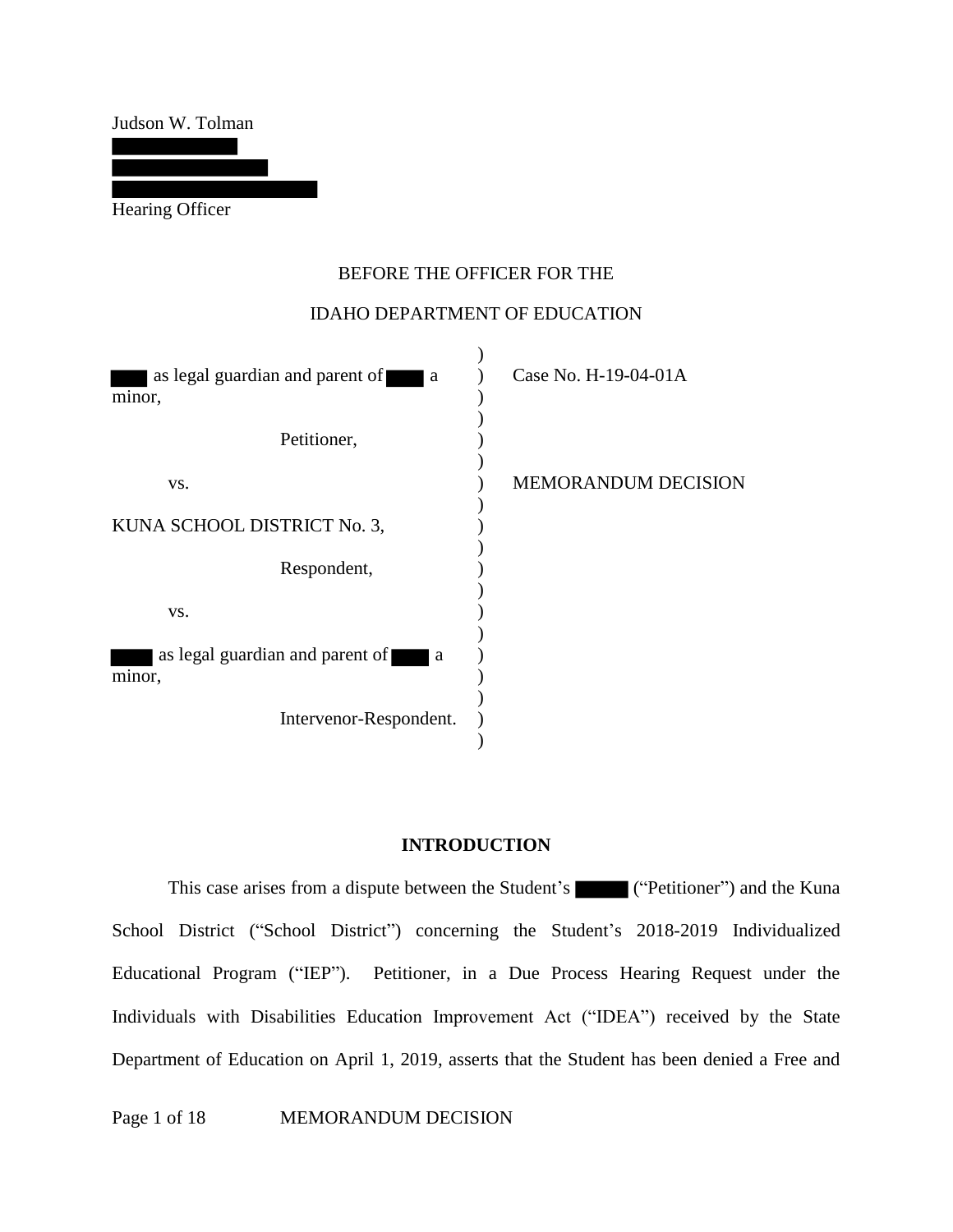e Sti<br>-<br>ch mo Appropriate Public Education ("FAPE") under the IDEA because the IEP does not adequately address the Student's disabling conditions and the IEP does not provide sufficient personal care services meeting the Student's needs. The School District submitted an Answer To The Complaint denying Petitioner's claims and asserting that the IEP adequately addresses the Student's needs and the Student has not been denied FAPE. Also, in response to Petitioner's claims, the Student's ("Intervenor") submitted a motion to intervene in opposition to Petitioners claims which motion was granted.

A two-day due process hearing was held on June 3-4, 2019. The parties stipulated to the admission into evidence of Petitioner's Exhibits 1 through 57, Respondent's Exhibits 101 through 144, and Intervenor's Exhibit's 201 through 208. Transcript ("Tr.") 17.

Witnesses who testified at the hearing include:

- Petitioner;
- Intervenor;
- Ludee Vermaas, Special Education Director, Kuna School District;

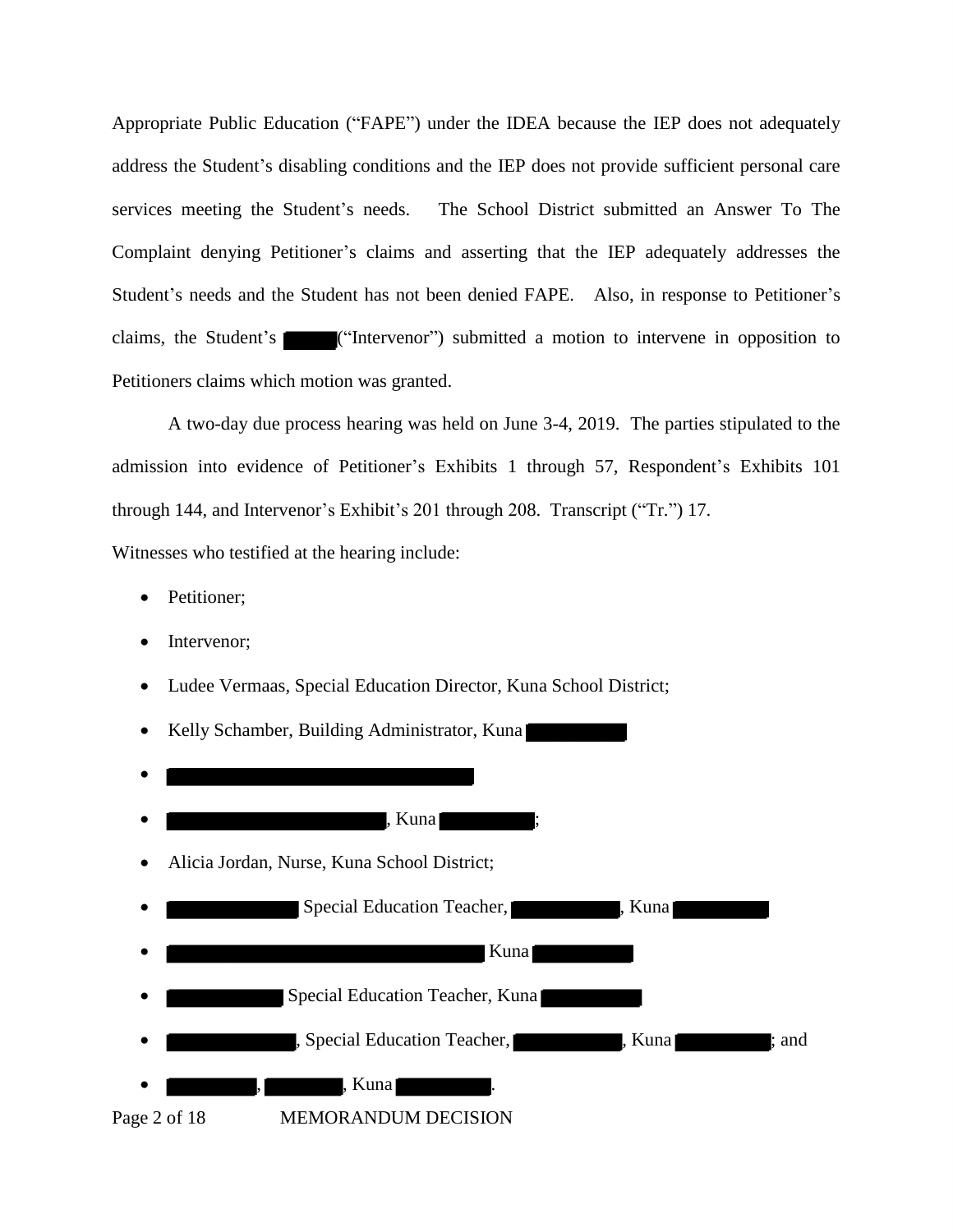Although all exhibits and testimony were considered, those exhibits and the witness testimony referenced in the findings and conclusions below were considered relevant, credible and given appropriate weight in rendering this Memorandum Decision.

### **ISSUES**

In Petitioner's Due Process Hearing Request ("DPHR"), Petitioner asserts that under the

Student's current IEP the "Problems in General" are:

- The school/district has failed to adequately address all disabling conditions, of which there are many.
- the schoomat [the S]<br>atterials. • The school/district has failed to provide appropriate supports to level the playing field so that [the Student] can pursue FAPE as any other student. [The Student] has been refused a despite the fact that [Student] cannot access [Student's] supplies or classroom materials.
- Class assignments, supplies, and personal items are routinely lost / misplaced / ruined because there is not one person responsible for assisting [the Student].
- In fact, the school/district has failed to make classrooms and common areas accessible for [the Student] to have access to the teacher and instruction and common areas.
- The school/district has failed to protect [the Student's] right to privacy, insisting [the Student] must use peers for support for his disabilities and allow them access to [Student's] backpack and supplies.
- The school/district has failed to minimize time lost in gen ed classrooms due to personal care supports, i.e., there is an accessible bathroom on both floors of the building and despite the fact that the majority of [the Student's] classes are on the second floor, [the Student is required to travel to the first floor for needs. [The Student] is told that there is not "adequate staff" to me [the Student's] needs at the upstairs bathroom ([the Student] requires a
- The staff refuse to use a written log book, and the school/district has instructed me to not communicate via email with the person who manages [the Student's] personal care staff. Instead, I am to email the VP in charge of SPED. This has created a clog in communication and messages that need to be passed on are delayed.

See DPHR, p. 3.

Page 3 of 18 MEMORANDUM DECISION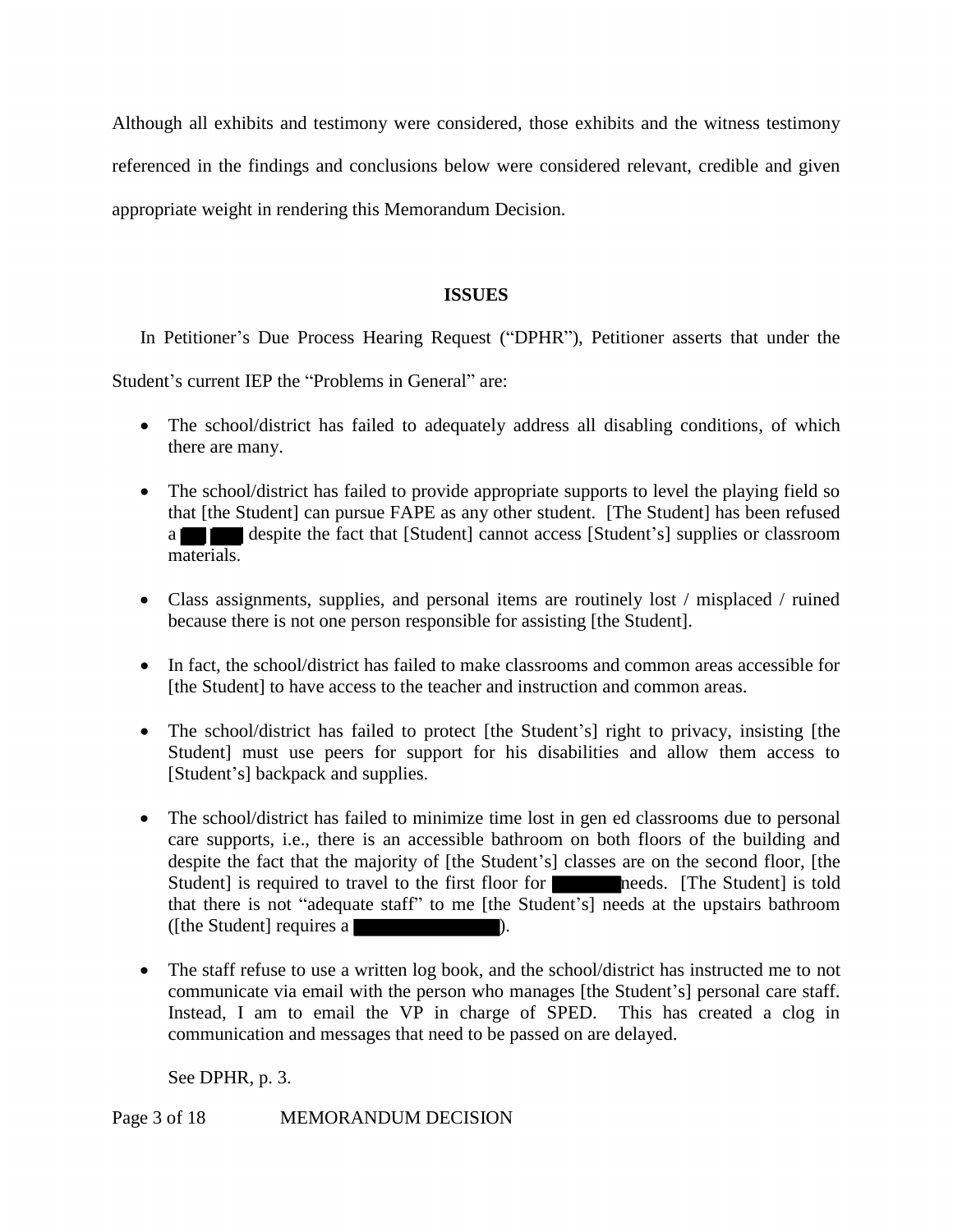To resolve Petitioner's assertions, Petitioner seeks the following relief:

- 1. "Meet needs of the student by providing a student's disabilities. This will scaffold goal towards independence, minimize time outside of academic environment for **the student** is reinstate [the Student's] of right to privacy, and provide adequate supports for physical disabilities.
- 2. "Amend the IEP to adequately reflect [the Student's] disabilities and needs. Revise goals.
- 3. "Reimbursement for personal items damaged under the current plan implementation protocol.
- 4. "Fix the physical environment of to be truly accessible.
- 5. "Remove communication restrictions." See DPHR, p. 2.

During the Resolution Period, the parties reached a partial resolution as to item 1 and resolved

items 3, 4 and 5 of the relief requested by Petitioner. As stated by Petitioner:

As s<br>
efore<br>
class "We reached a partial agreement on item 1, for [student]. The district offered additional supports in the morning before school which I accepted. We then continued a discussion of additional classroom supports and ended the conversation having NOT reached an agreement. So that item was partially, but certainly not fully resolved.

We did not reach any agreement on item 2, amending the IEP to accurately reflect [Student's] disabilities and needs.

We did reach agreement on item 3.

We did reach agreement on item 4.

We did reach agreement on item 5." See Petitioner's Response to Respondent's Motion to Dismiss, (email 5/6/19); see also, ORDER ON RESPONDENT'S MOTION TO DISMISS, OR IN THE ALTERNATIVE, MOTION FOR SUMMARY JUDGMENT, p. 4-5.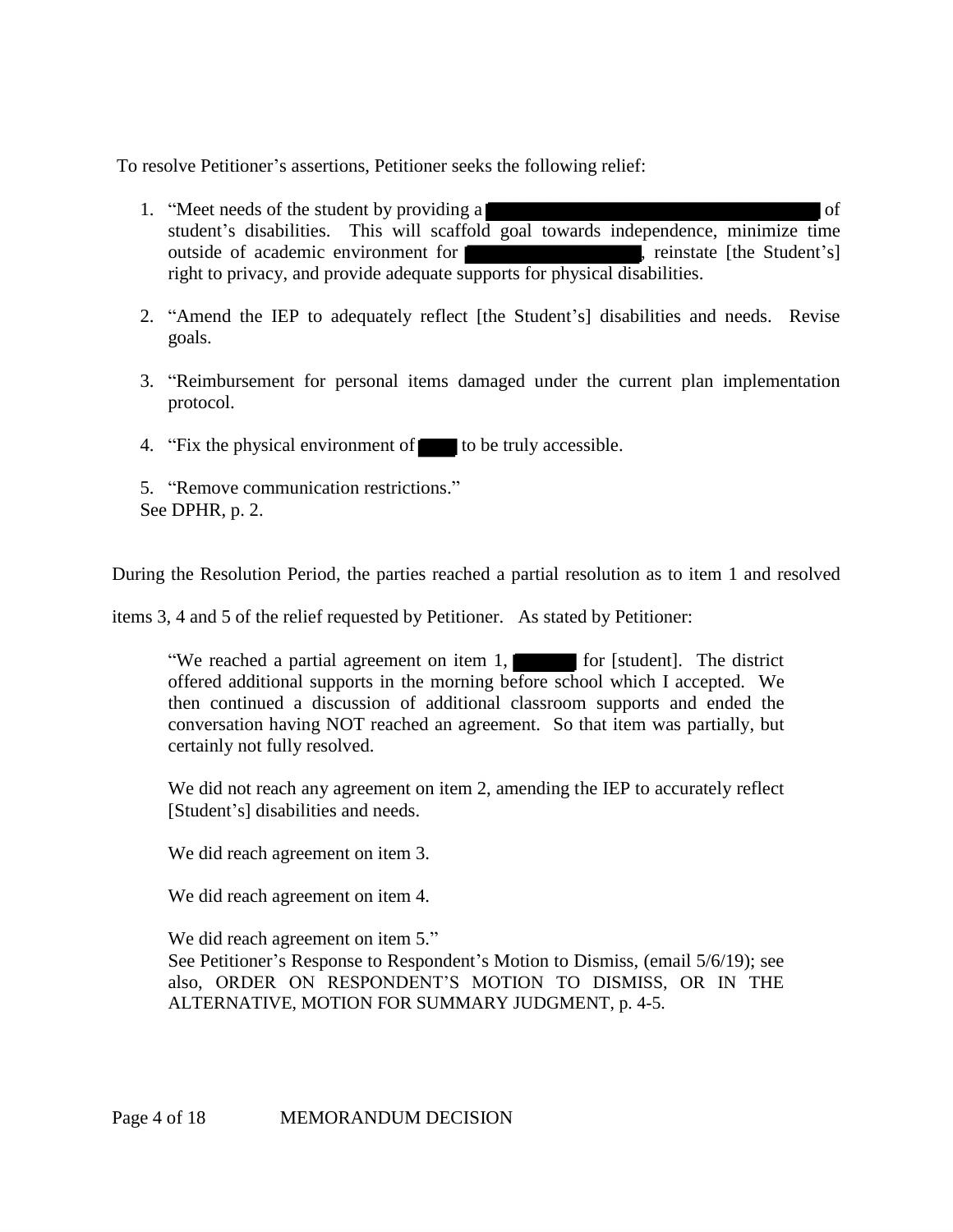Following the parties' resolution as stated by Petitioner above, the remaining issues addressed at due process hearing and in this Memorandum Decision are items 1 and 2 above, specifically:

- 1. Has the Student been denied FAPE due to the School District's failure to provide<br>appropriate support; and<br>2. Has the Student been denied FAPE due to the School District's failure to amend appropriate support; and
- 2. Has the Student been denied FAPE due to the School District's failure to amend the IEP to adequately reflect the Student's disabilities and needs.

#### **BURDEN OF PROOF**

 "The burden of proof in an administration hearing challenging an IEP is properly placed 163 L.Ed.2d 387 (2005). Commenting on Schaffer, the Ninth Circuit stated: "[T]he ordinary default rule [is] that plaintiffs bear the risk of failing to prove their claims, … [a]bsent some reason to believe that Congress intended otherwise, … we will conclude that the burden of persuasion lies where it usually falls, upon the party seeking relief." *Van Duyn v. Baker School*  upon the party seeking relief." *Schaffer ex rel. Schaffer v. Weast*, 546 U.S. 49, 62, 126 S.Ct. 528, *Dist. 5J*, 502 F.3d 811, 820 (9<sup>th</sup> Cir. 2007).

Applying Schaffer, and the Ninth Circuit opinion in *Van Duyn*, Petitioner bears the burden of proof on both issues for determination in this matter whereas Petitioner is challenging the IEP and the only party seeking relief.

#### **FINDINGS OF FACT**

**FINDINGS OF FACT**<br>years old and has completed the grade at Kuna 1. Student is vears old and has completed the grade at Kuna . Exh. 132.

■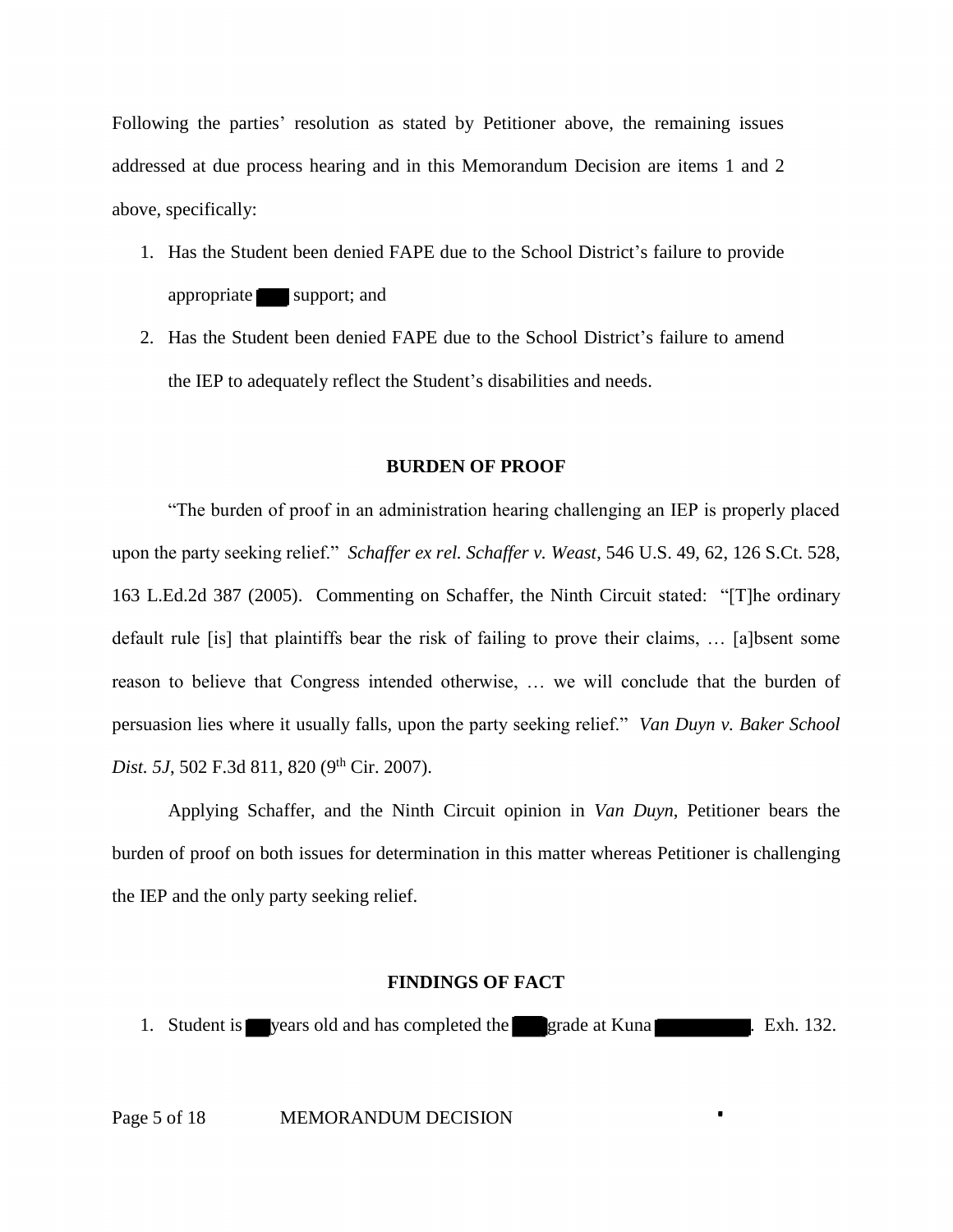2. Student receives special education support under the eligibility category of Student has been receiving special education support since January Ibid. ves special education support under the eligibility category of **Student has been receiving special education support since January** Ibid.

| 3. | which<br>Student is diagnosed with                               |
|----|------------------------------------------------------------------|
|    | The Student uses an<br>exclusively at school and needs           |
|    | assistance with tasks that require the                           |
|    |                                                                  |
|    | Ibid.                                                            |
| 4. | Student has some use of his <b>Fig.</b> , limited control of the |
|    | Ibid.                                                            |
| 5. | Ibid.<br>Student wears                                           |

6. An IEP team meeting was held on November 1, 2018, and was attended by Petitioner and

Intervenor, among others. Student's current IEP began November 2, 2018. Ibid.

7. Student's IEP provides, in relation to Personal Care Services, that:

"Personal Care Services in the school setting and/or school activity are provided by teacher and/or para under the supervision of the RN.

[Student] qualifies for 1500 minutes per week of Personal Care Services (PCS) as determined per the PCS Allocation Tool.

Personal Care Services at school include assisting with g

deter<br>Perse<br>Orie<br>Orie<br>other Orientation and Mobility goals will be provided by a paraprofessional during transition or other times that require him to leave the room (cafeteria, to bathroom, nurses office, activities, assemblies, etc) under the supervision of [the] case manager.

Personal/Social goals will be provided by a paraprofessional or staff who attend lunch, bathroom break and club activities with [Student].

Access to adult support during transition by special education para or teacher is provided to set him up at the beginning and end of each class to assure access to materials as needed."

Exh. 132,p.KSD000208

8. Daily PCS provided to the Student at school includes:

Page 6 of 18 MEMORANDUM DECISION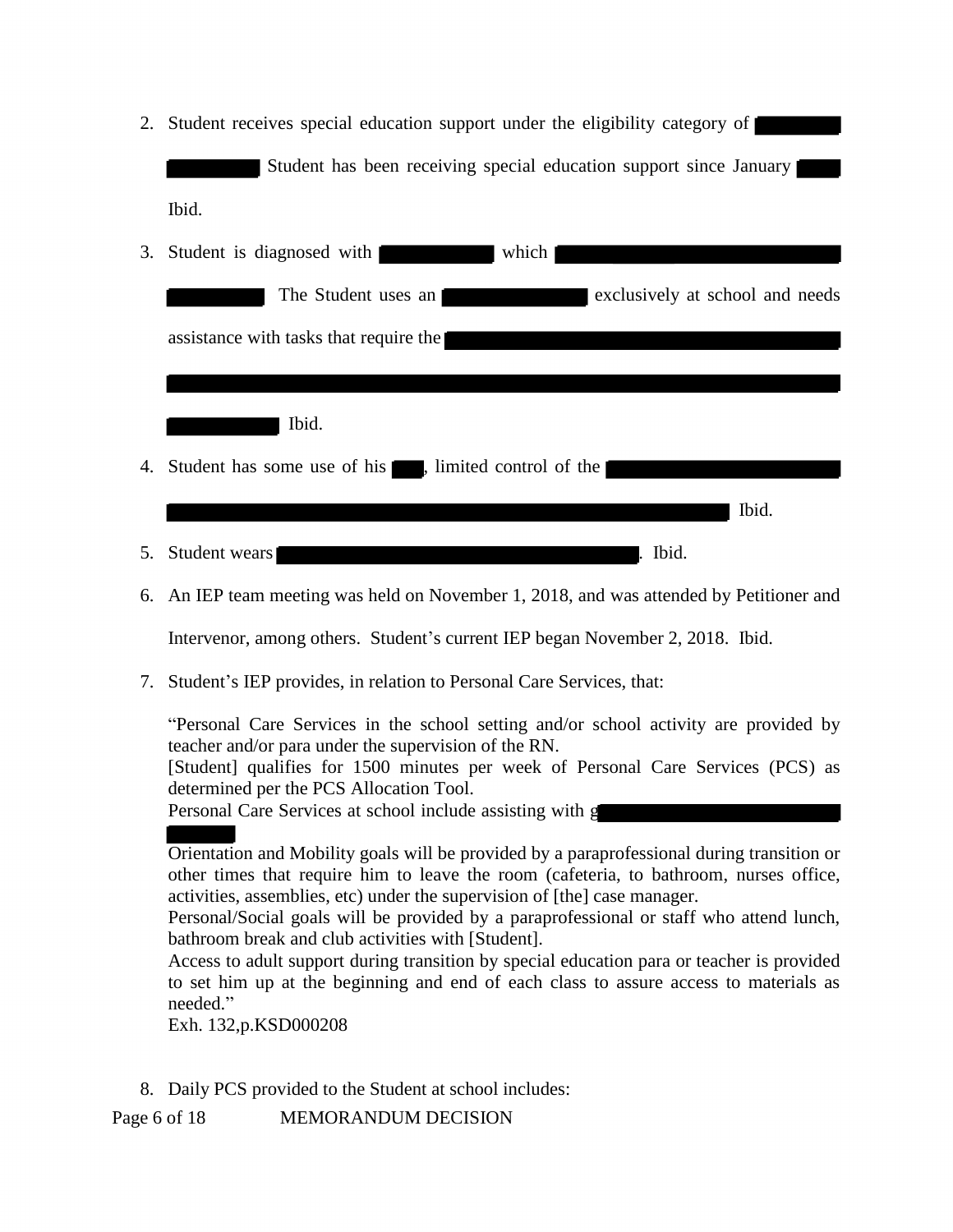- in the morning • Assistance from paraprofessional (also referred to as " in the morning in the morning  $\mathbf{\cdot}$ ; In the morning prior to the first class, Student's case manager will check with  $\mathbf{\cdot}$ ;
- In the morning prior to the first class, Student's case manager will check with Student to see how he is doing;
- At approximately 7:30, Student is assisted **EXECUTE:** 1. Due to Student's
- $\frac{111}{111}$ getting things from Student's backpack and providing other assistance as requested<br>by Student and needed in preparation for the class. The stays with Student during<br>the first 5 minutes of class, approximately, to make sure • Student is then taken to his first class by an The The assists Student with by Student and needed in preparation for the class. The stays with Student during
- the first 5 minutes of class, approximately, to make sure Student has what he needs.<br>The **the class** to the class 5 minutes before the class ends to assist Student wire<br>putting things back into his backpack and going to ei The returns to the class 5 minutes before the class ends to assist Student with putting things back into his backpack and going to either the restroom or the next
- class depending on the Student's needs.<br>
An assists Student at lunchtime<br>
Following lunch the assists Student • An assists Student at lunchtime to obtain his food and monitor his eating.<br>Following lunch the assists Student in getting to his afternoon classes. The generally stays 5 minutes into each class and arrives 5 minutes befo to assist Student transition to the next class or assist with toileting as needed. In language arts the generally stays 10-15 minutes into the class time.<br>274-5; 347-50. Following lunch the assists Student in getting to his afternoon classes. The generally stays 5 minutes into each class and arrives 5 minutes before the end of class language arts the generally stays 10-15 minutes into the class time.

Tr. 274-5; 347-50.

- 9. If Student needs assistance in class after the has left the teacher provides assistance. Tr. 274-5; 350-1.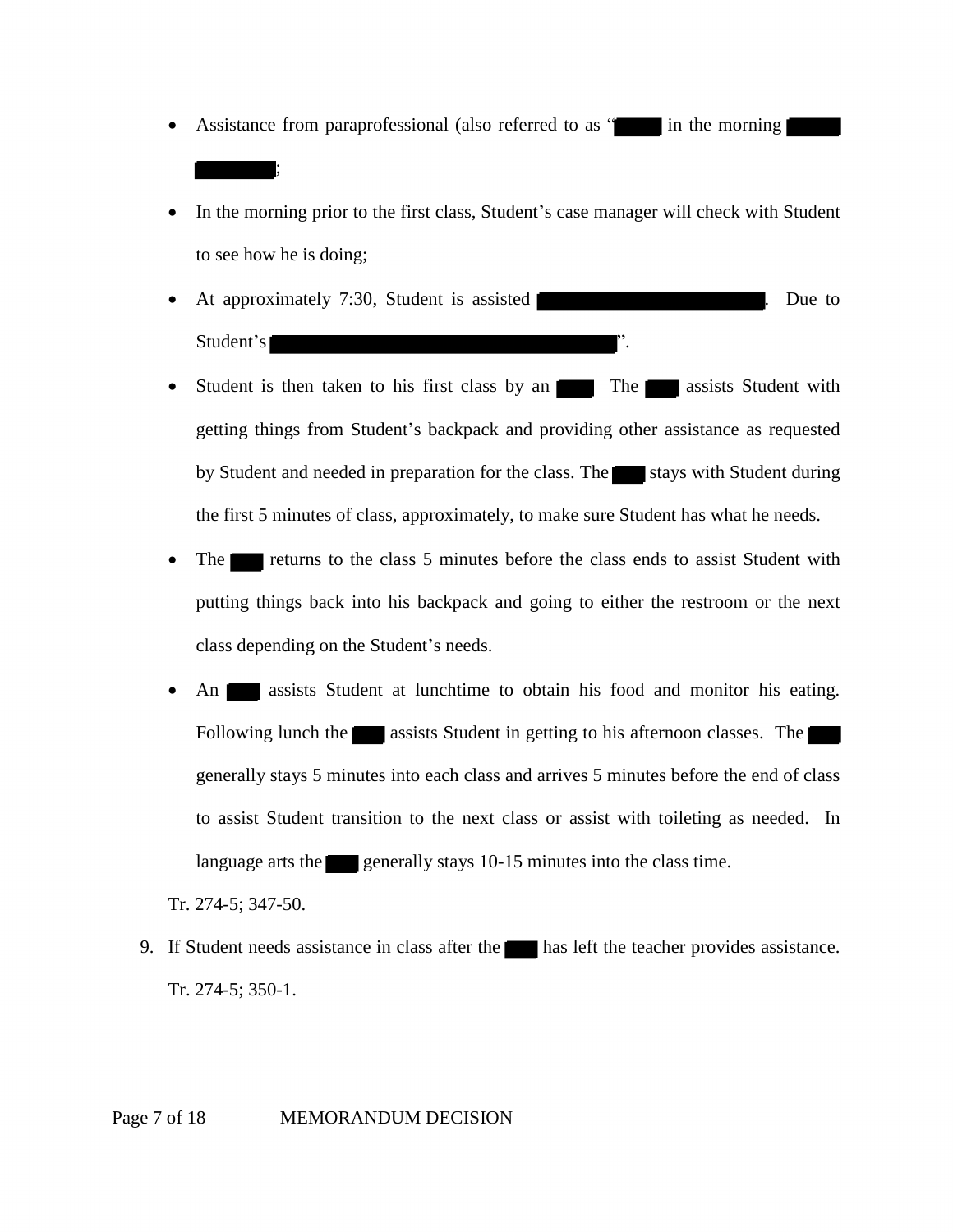- **Lexister** full-time supports 10. At the IEP meeting on 11/1/18, Petitioner requested full-time support which was considered by the IEP team. The IEP team decided a was not necessary. Exh. 132, p. 15.
- **Leader**<br>not in 11. The School District has implemented a process so that if Student needs to leave the class at a time when the process is not in the class the Student can process is the Student can be student can be student can then lea leave the class at a time when the is not in the class the Student can The Student can then leave the classroom or the teacher will assist Student or obtain assistance for Student. Tr. 347, 351, 365.
- 12. Student spends an average of 87.5% of Student's school time in the general education environment. Exh. 132, p. 12.
- 13. Student attends a Study Skills class with a special education teacher. During this class the special education teacher spends individual time with the Student to review grades and assignments, organize his backpack and address any questions or concerns of the Student relating to his classes. Tr. 285-86.
- 14. At the beginning of the 2018-2019 school year, Student's teachers were provided information specifically about Student's disabilities and needs. This information also indicated what assistance the teachers were expected to provide Student while in the classroom. Tr. 194-6, 282-3; Exh. 28.
- 15. During school Student achieved and grades with one grade. Tr. 510
- 9. Tr. 194-6, 2<br>school S<br>Student's gr eved **I** and **I**<br>Student 16. During Student's grade year at Student achieved all grades. Tr. 450-51; Exh. 140.
- grade year at 17. During Student's grade year at Student achieved grades and two grades. Exh. 140.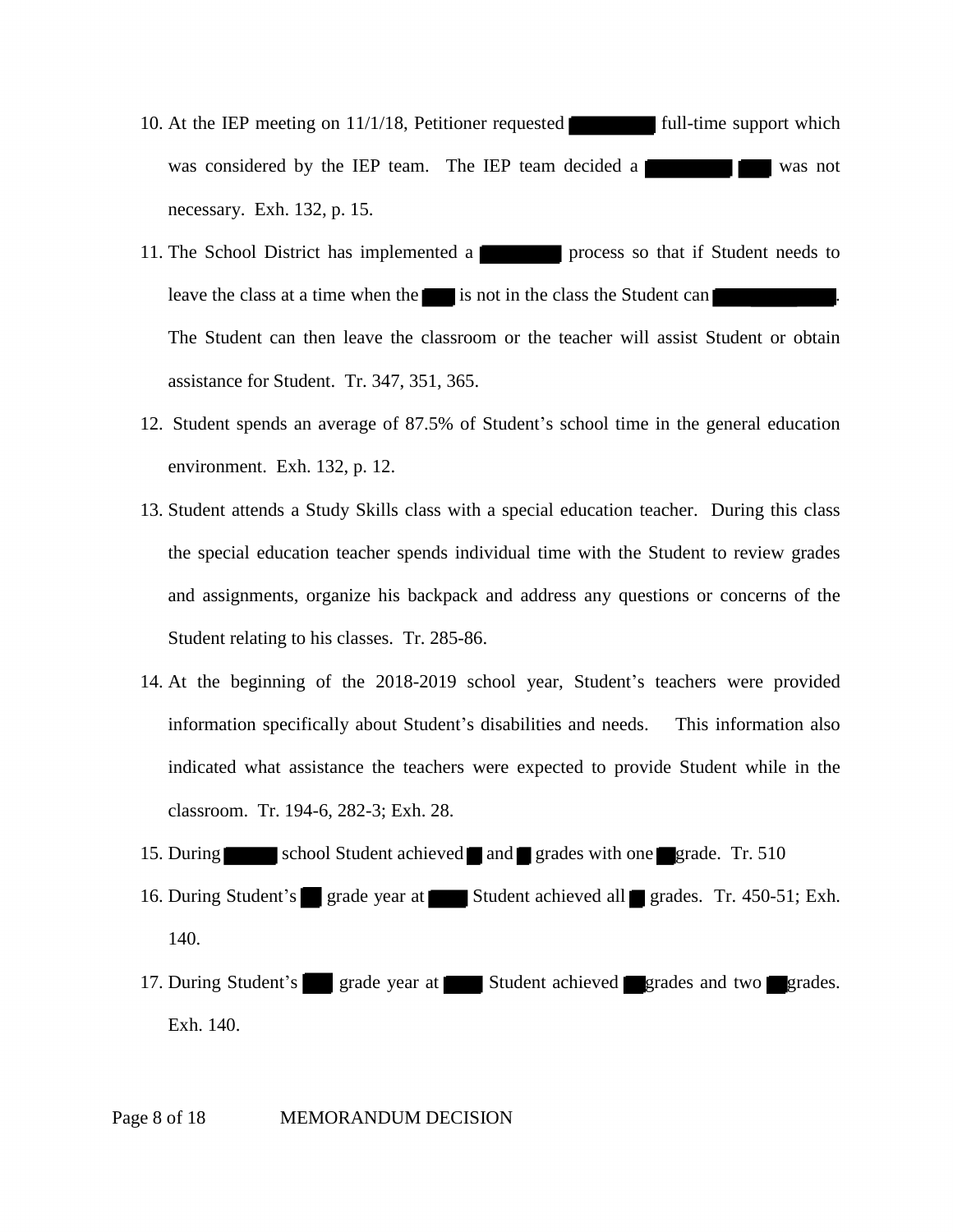One of Student's grades during the grade was in er<br>ent Stud of Student's grades during the grade was in The The The The teacher discussed the assignment Student could redo in order to raise his grade to 18.

The student's solution as in the student could redo in order to raise his grade to the assignment Student could redo in order to raise his grade to an ■ Student choose to redo part of the assignment but not all of it. "[T nt] had the skills. It<br>cause [Student] wan<br>all in t<br>adent obtain an didn't want to. [Student] didn't like the way it looked... [Student] knew what [Student]<br>was doing. [Student] had the skills. It was just some lelements and the part where<br>[Student] chose, because [Student] wanted to do so was doing. [Student] had the skills. It was just some elements and the part where [Student] chose, because [Student] wanted to do something different." Tr. 271-276.

- 19. Having a full-time not have helped Student obtain an grade. Ibid.
- 20. The role of an does not include assisting Student with academic assignments, advocating for Student concerning classwork or teacher instructions, or assisting Student with class assignments. Tr. 270-75; 345-46.
- Exh. 121, p.4. The amendment identified Student 21. On 2/26/2019, Student's IEP was amended to help support Student's needs of "specially designed instruction due to

." Exh. 121, p.2. To address Student's

needs Student was placed in the Study Skills class. Ibid.

- LEP adding and 1<br>on information pro Ibid.<br>Petiti 22. The amendment to the IEP adding and related to function was made at the request of and based upon information provided by Petitioner. Tr. 110-113.
- 23. In the fall of 2018, the  $\blacksquare$ , conducted tests and reviewed test results relating to the Student's deficits and abilities. These tests were identified as BASC-2, BASC-3, SIB R and ABAT. Tr. 196-220. The test results are included in the Student's Eligibility Report dated 10/11/18. Exh. 128.

Page 9 of 18 MEMORANDUM DECISION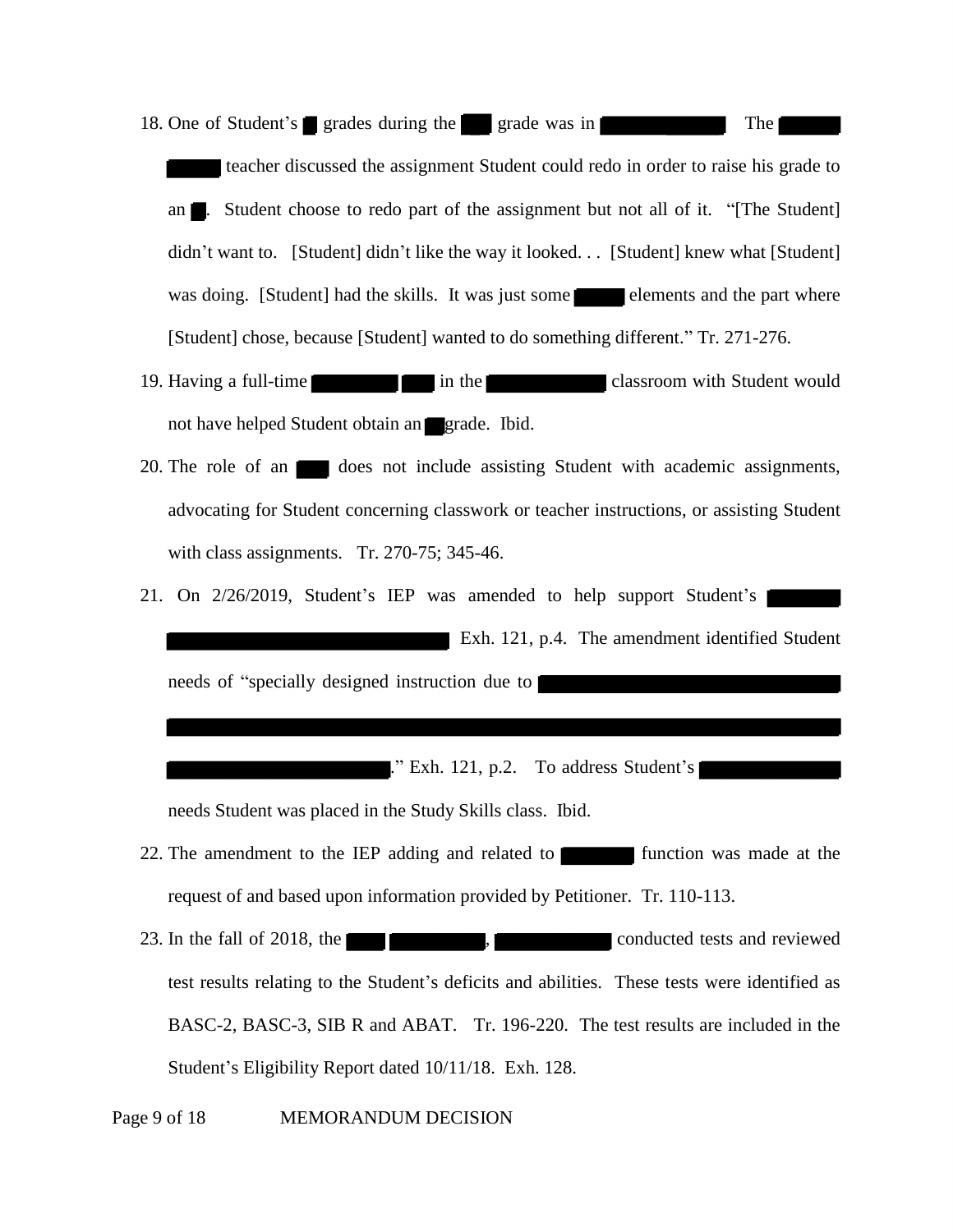" or of an " 24. From these tests, the found no "evidence or indicia supporting the existence of an Tr. 221.

25. The current IEP does not include

Exh. 132.

26. By the end of the 3rd quarter of the current IEP year, Student's Progress Report showed

that Student made progress on all IEP goals. Specifically, Student made the following

progress:

## **Goal: Orientation and Mobility**

". . . [Student] is becoming increasingly aware of his surroundings and the people [Student] interacts with. During quarter three, [Student] independently navigated the school successfully 62% of the time on 4 out of 5 trials."

## **Goal: Personal/Social**

"[Student] is comfortable with [Student's] peers during lunch. [Student] initiates social contact comfortably. [Student] consistently initiates conversation on average  $3/5$ opportunities. Several observations have noted 4/5 or 5/5. [Student continues to make progress."

## **Goal: Personal/Social**

"[Student] has improved [Student's] ability to problem solve. [Student] is becoming comfortable approaching administration or teachers to help [Student] work out an issue. [Student] is doing this 1/5 times."

## **Goal: Academic Support**

"[Student] has emailed 2 teachers to discuss academics and [Student] did not wait 48 hours for a response. ([Student did not start to CC staff on emails until 1/15/2019)."

## **Goal: Academic Support**

"[Student] is making progress with organizing [Student's] prepared materials. When prompted, [Student] goes through his binder. Staff is still giving [Student] ideas on where to put certain items, but [Student] is making progress on where to put his items."

Exh. 138, p.KSD000237-239.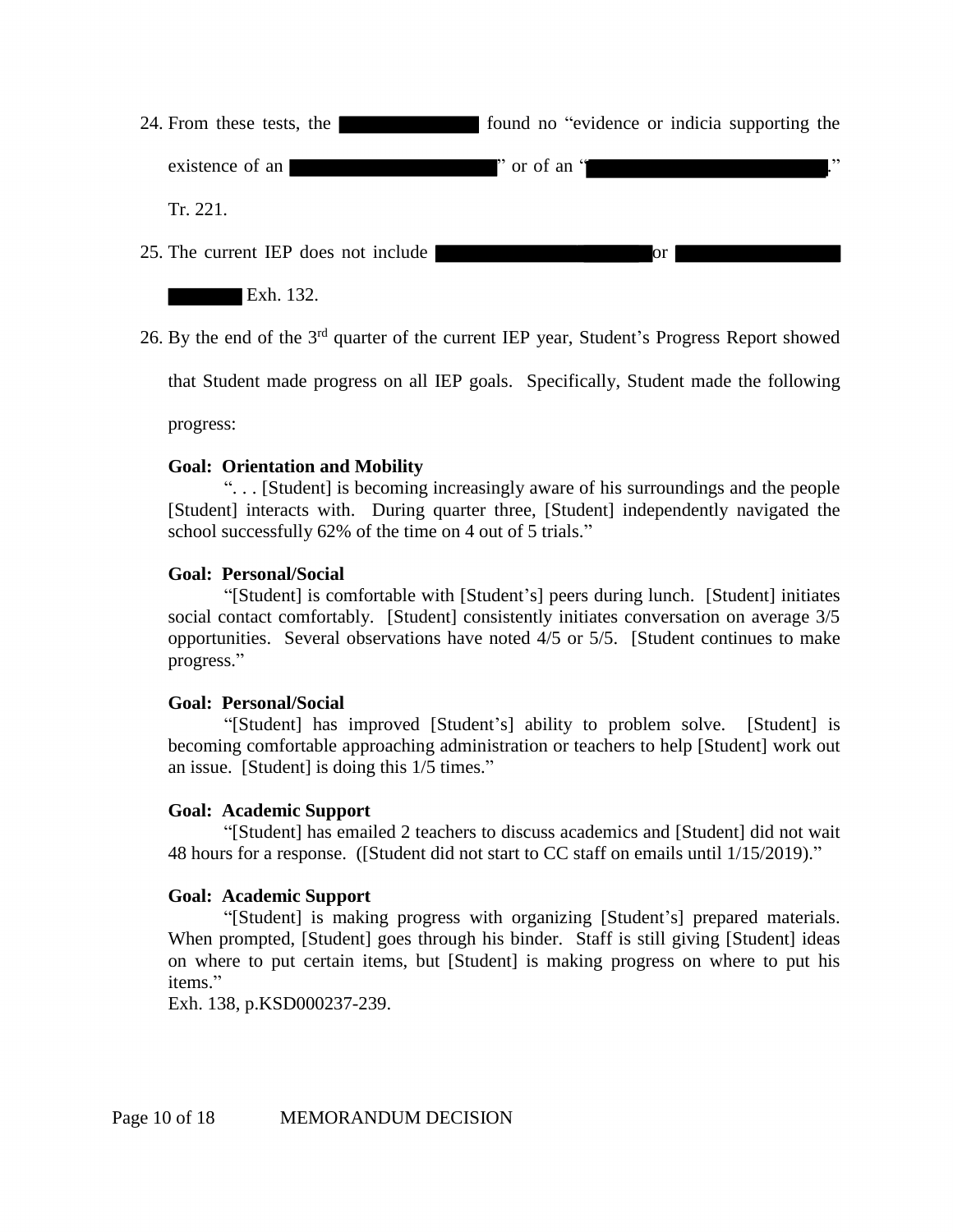#### **LEGAL CONCLUSIONS**

Under the IDEA state and local agencies provide special education to children with disabilities. 20 U.S.C. § 1412(a); *Ojai Unified Sch. Dist. v. Jackson*, 4 F.3d 1467, 1469 (9th Cir. 1993). To this end, schools are charged with the responsibility of identifying and assessing all children who are suspected of having disabilities and are in need of special education and related services. 20 U.S.C. § 1412(a)(3); 34 C.F.R. § 300.111.

The purpose of the IDEA is, among other things, to provide all children with disabilities a FAPE that emphasizes special education and related services designed to meet their unique needs and prepare them for further employment and independent living; to ensure that the rights of children with disabilities and parents of such children are protected; and to assist States, localities, educational service agencies, and Federal agencies to provide for the education of all children with disabilities. 20 U.S.C.  $\S$  1400(d)(1)(A)-(C).

In *Board of Education of Hendrick Hudson Central School District v. Rowley*, 458 U.S. 175 (1982), the U.S. Supreme Court established what constitutes FAPE holding that that "basic floor of opportunity" provided by the IDEA consisted of access to specialized instruction and related services which are individually designed to provide an educational benefit to the disabled child. In its ruling, the Supreme Court declined to "establish any one test for determining the adequacy of educational benefits conferred upon all children covered by the Act." Id. Nonetheless, the Supreme Court held that a State satisfies the FAPE requirement by "providing personalized instruction with sufficient support services to permit the child to benefit educationally from that instruction" and that a plan is reasonably calculated when it enables a child to achieve passing grades and advance to the next grade level.

#### Page 11 of 18 MEMORANDUM DECISION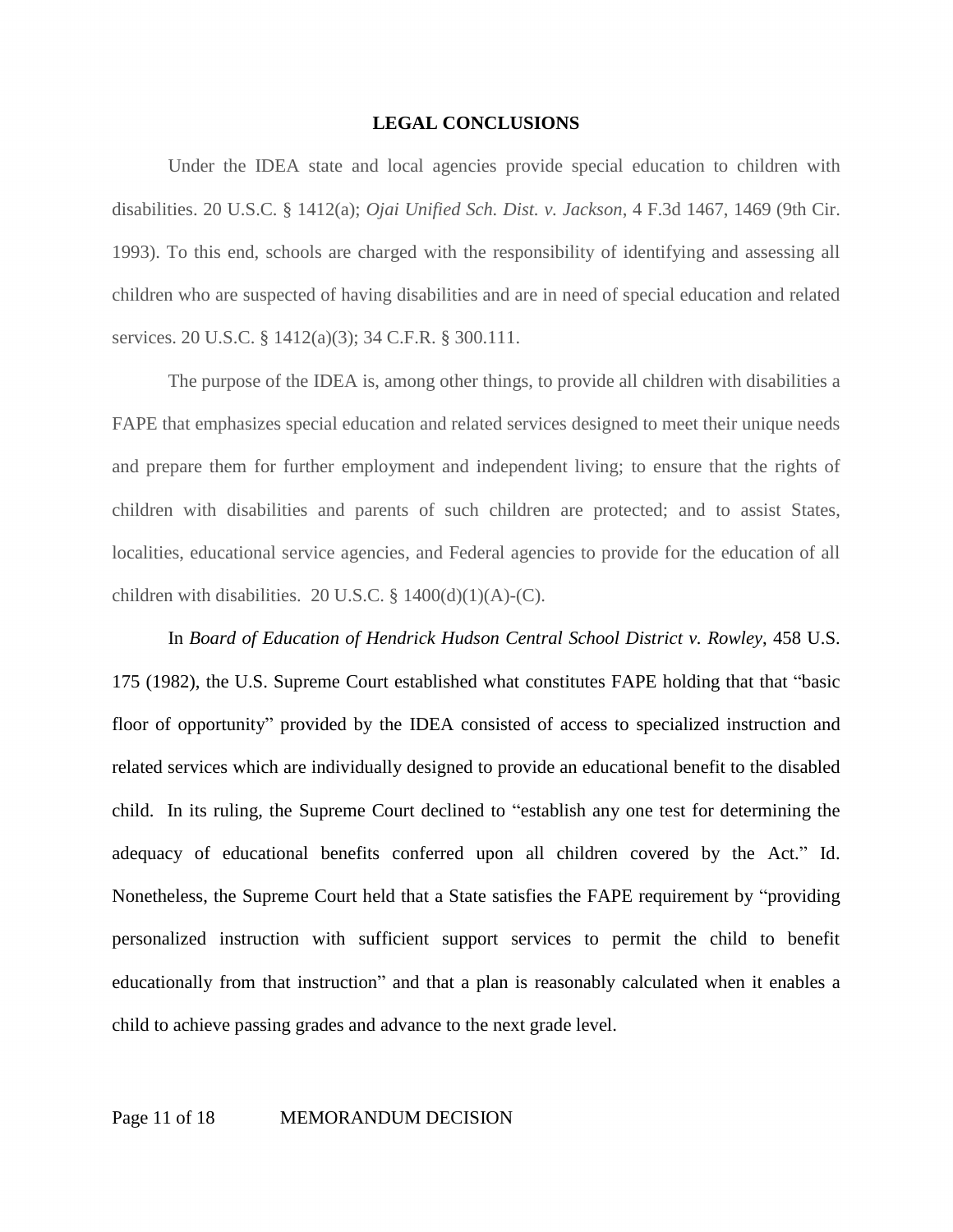The *Rowley* standard was modified in *Endrew F. v. Douglas County School District*, 137 S.Ct. 988 (2017), where the Supreme Court stated, in relevant part, that to meet its substantive obligation under the IDEA a school must offer an IEP "reasonably calculated to enable a child to make progress appropriate in light of the child's circumstances." The IDEA states that instruction needs to be offered in a manner that is specifically designed to meet a child's needs through an individualized program. It needs to take into consideration the child's present levels of achievement and potential for growth. The "adequacy of an IEP turns on the unique circumstances of the child for whom it was created." Id.

### The IDEA defines "related services" as:

The term "related services" means transportation, and such developmental, corrective, and other supportive services (including speech-language pathology and audiology services, interpreting services, psychological services, physical and occupational therapy, recreation, including therapeutic recreation, social work services, school nurse services designed to enable a child with a disability to receive a free appropriate public education as described in the individualized education program of the child, counseling services, including rehabilitation counseling, orientation and mobility services, and medical services, except that such medical services shall be for diagnostic and evaluation purposes only) as may be required to assist a child with a disability to benefit from special education, and includes the early identification and assessment of disabling conditions in children. 20 U.S.C. §1401(26).

In regard to the statutory definition of "related services" under the IDEA, the Supreme Court stated that related services are those services ". . . that enable a disabled child to remain in school during the day to provide the student with the meaningful access to education that Congress envisioned." *Cedar Rapids Community School District v. Garret F.*, 526 U.S. 66, 73, 119 S.Ct. 992, 143 L.Ed.2d 154 (1999).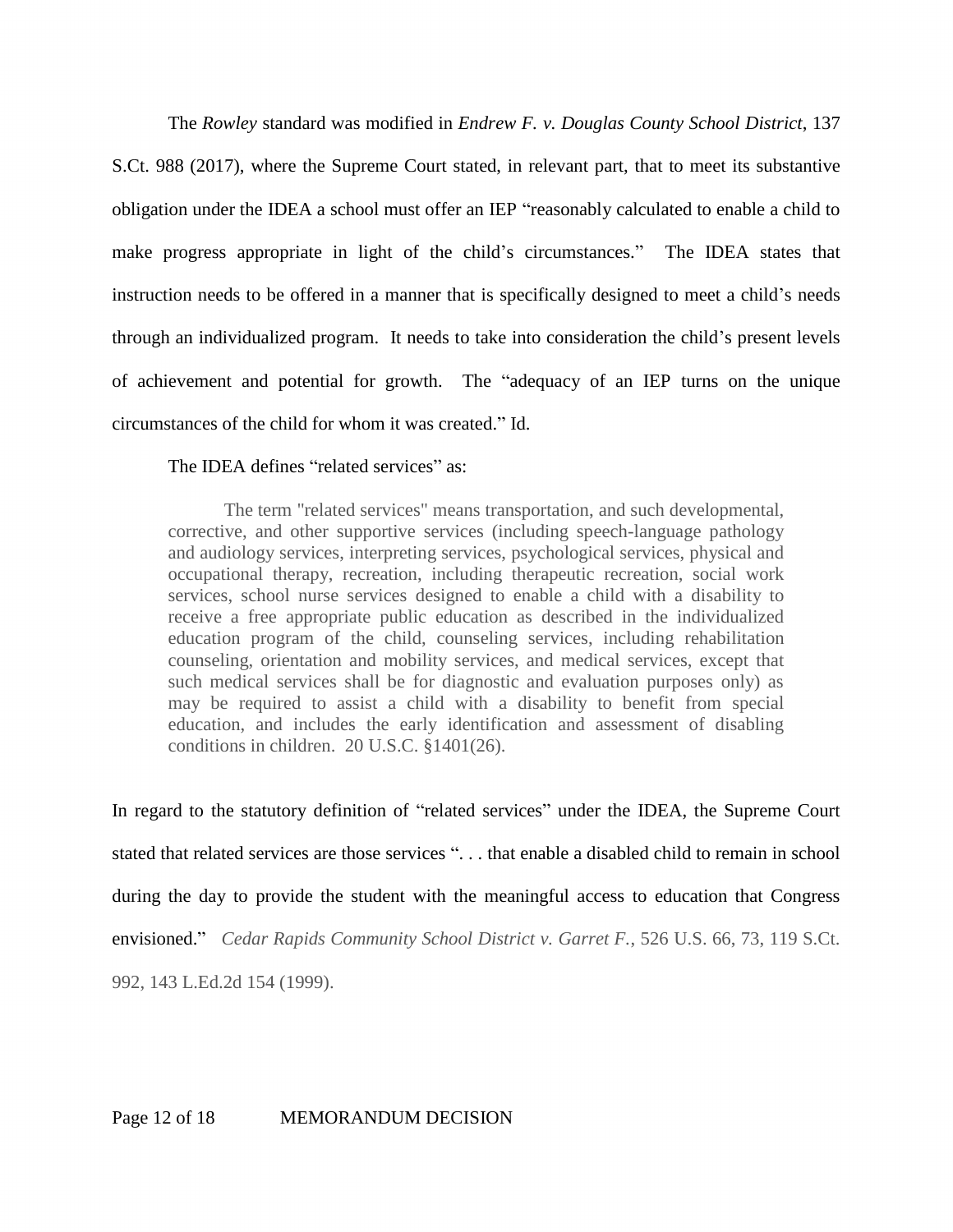e current IEP is<br>
ter concerns the p **I. Petitioner failed to show that the current IEP is not reasonably calculated to allow Student to progress or that a full-time is necessary for Student to benefit from special education.** 

 $\frac{1}{2}$  . This matter  $\frac{1}{2}$  . The  $\frac{1}{2}$  P First claim in this<br>with a<br>g<br>g<br>g<br>g<br>g<br>services 1 **1**<br>Tr. 4 Skill<br>**-**<br>udent his classes by first, getting Student to each of his classes with any books, supplies or equipment<br>set out for him. Next, the services assist Student with the activities of daily living (i.e.,<br>) so that he can remain at sc Student's general<br>the IEP Student<br>ach class, during  $(i.e.,$ Petitioner's first claim in this matter concerns the provision of a related service, namely, providing Student with a **Petitioner's** Lettioner's testimony clarifies that Petitioner's claim is for a full-time who can assist Student, not only at the times Student is currently receiving  $\blacksquare$  services but also during the entire class time in Student's general education classes. Tr. 457-60, 464-65. The parties acknowledge that under the IEP Student receives 1500 minutes of Personal Care Services per week which includes services before and after school, between classes, at the beginning and end of each class, during lunch time, during the Study Skills class, and at other times when there is a specific need or a request by the Student. The services provided under the IEP allow Student to progress in set out for him. Next, the services assist Student with the activities of daily living (i.e., ) so that he can remain at school and attend classes. Last, the

chool and attend classes. Last, the services are available to Student at any time through the **programs** program set up by to meet any unique and emergent needs of the Student.

■ P for<br>Exercise class for special education and 504 plan students. Student received all 's during his grade year (2017-2018). Under the current IEP for 2018-2019, Student received two s and the rest Student attends all general education classes except for a Study Skills class which is a 's. Academically, Student is in the top of his class. Exh. 140. Student's high grades and standing in his class are an indication that Student is progressing and benefitting under his IEP.

Educational benefit in a particular program is measured by the degree to which a student is making progress on the goals set forth in the IEP. *County of San Diego v. California Special*  Page 13 of 18 MEMORANDUM DECISION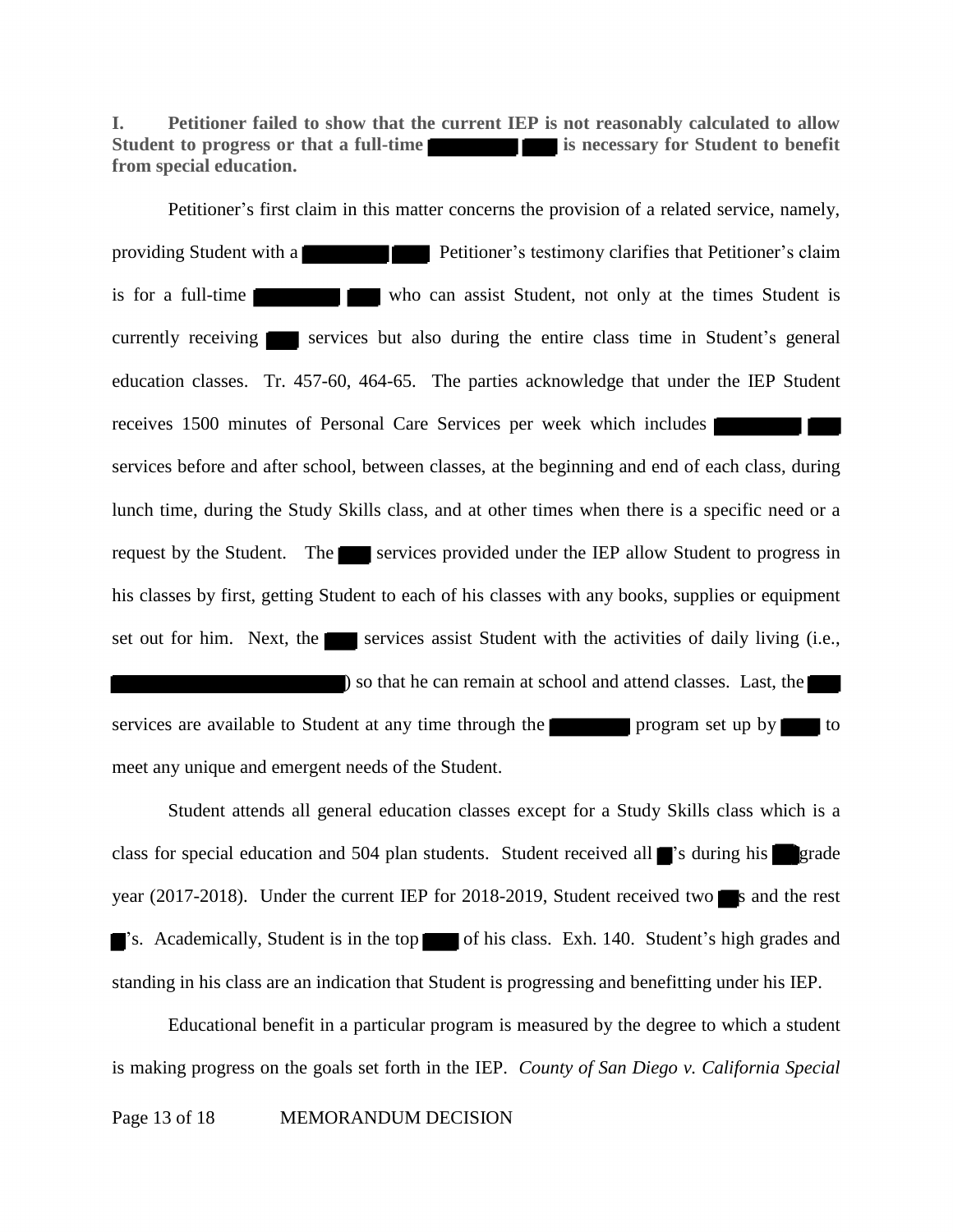*Education Hearing Office*, et al. 93 F.3d 1458, 1467 ( $9<sup>th</sup>$  Cir. 1996). The Progress Report (Exh. 138) shows that in the last reported quarter for the 2018-2019 IEP the Student made progress on every goal of the IEP. Student's progress on every IEP goal is another indication that Student is receiving educational benefit under the IEP.

nt.  $S$ <br>ted a assist Student with assignments. She gave examples as to how Student has been assisted and<br>Student's needs met when the **and has not been present.** When Student's is not present,<br>Student's needs are met by the teacher or w Student's needs met when the has not been present. When Student's is not present,<br>Student's needs are met by the teacher or when necessary the teacher can call for an is to come<br>and assist Student. Tr. 270-75; Exh. 28. Fro Student's **Student's** teacher was Student's only general education teacher to testify at the due process hearing. This teacher's testimony about her first-hand experience with the Student in the general education classroom was credible and warrants considerable weight. She explained that Student did his own academic work and that it would not be the role of an Student's needs are met by the teacher or when necessary the teacher can call for an to come and assist Student. Tr. 270-75; Exh. 28. From the teacher's experience with the Student, there were no needs of the Student during the class time that were not being met.

On the other hand, Petitioner did not meet her burden of proof by showing that Student<br>ds during the class time that are not being met. Petitioner did not show that services<br>he current IEP were not reasonably calculated to move that the serprogress, that Studies hearing did establish that Student's IEP enables him to make progress on all IEP goals and that<br>the services provided under the IEP enable the Student to stay at school and in class where<br>Student receives meaningful access the services provided under the IEP enable the Student to stay at school and in class where<br>Student receives meaningful access to both general education and special education at has needs during the class time that are not being met. Petitioner did not show that  $\blacksquare$  services under the current IEP were not reasonably calculated to enable Student to progress, that Student has needs that are not being met under the IEP, nor that a full-time necessary for Student to benefit from special education. Rather, the evidence presented at the Student receives meaningful access to both general education and special education at

#### Page 14 of 18 MEMORANDUM DECISION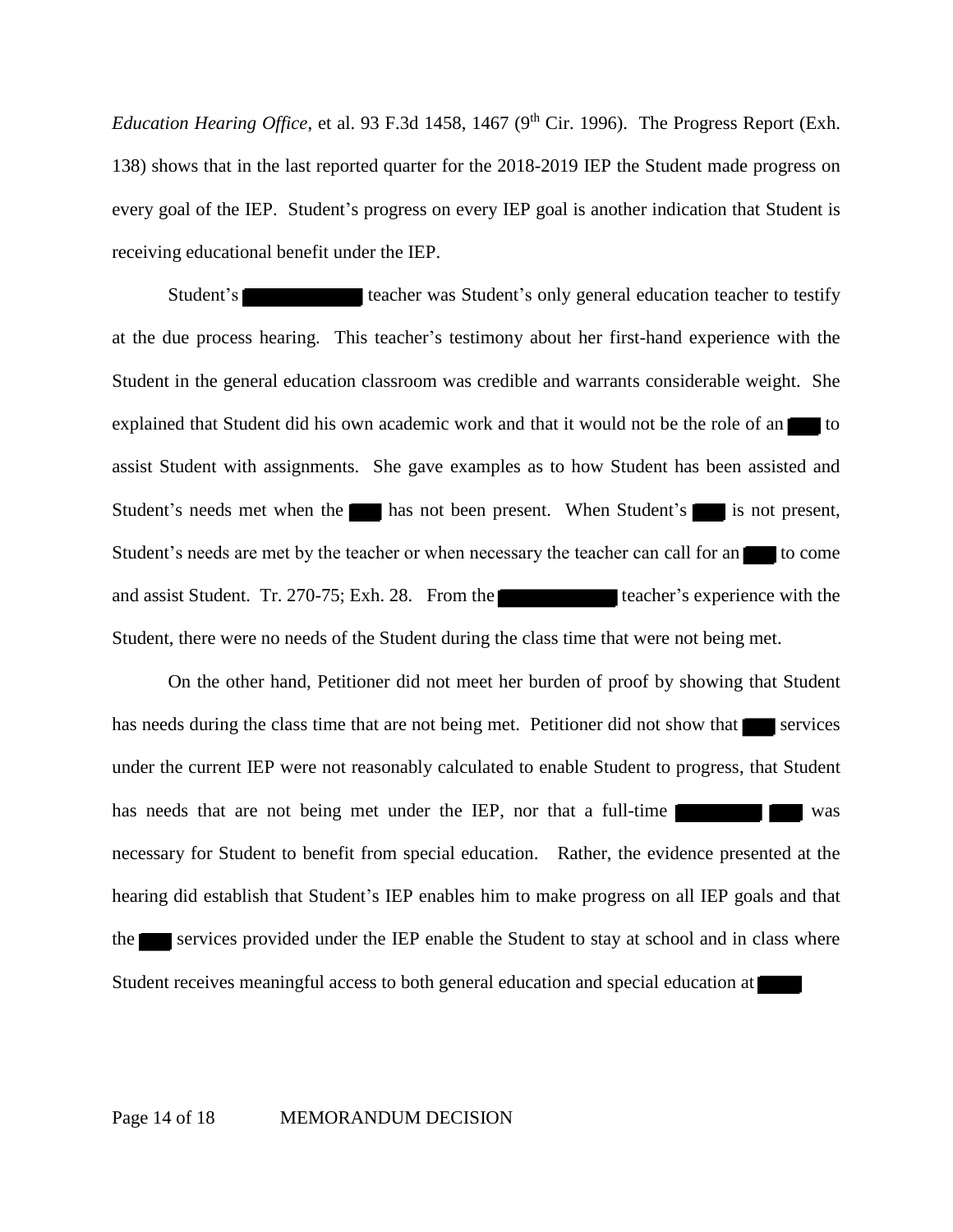### **II. Student was not denied FAPE due to a failure to amend the IEP.**

Student's disabilities and needs. Specifically, Petitioner asserts that the IEP should account for<br>an **EXEC 19.19** function disorder or disability. The 2017-2018 IEP was amended to include<br>function at the request of, and b an  $\vert$ <br>2018 tion<br>
<u>List</u> 2018-2019 IEP team meeting on November 1, 2018, the psychologist concluded that<br>Student does not have or or or or or present to psychologist's<br>conclusion was based upon tests completed by the and testing results obtained 2018, the p<br>or p<br>or p<br>earing, Petitioner t. At the due process hearing, Petitioner put forth Exhibit 07 as a neuropsychological assessment conducted by "Dr. Woody". Other than his last name no other Petitioner asserts that Student's IEP needs to be amended to properly account for an function disorder or disability. The 2017-2018 IEP was amended to include function at the request of, and based upon information from, Petitioner. Prior to the Student does not have **our set of the contract of the contract of the contract of the psychologist's** by another t. At the due process hearing, Petitioner put forth Exhibit 07 as a neuropsychological assessment conducted by "Dr. Woody". Other than his last name no other information was provided about Dr. Woody (i.e., full name, experience, qualifications). Even if deemed credible, the neuropsychological assessment does not conclude that the Student has an ; to the contrary, under a heading of ", the

assessment states:

"[Student's] performance with the WCST [Wisconsin Card Sorting Test] suggested Superior ability to use alternate problem-solving strategies in a nonverbal problem-solving task. [Student's] approach to the task was consistent with flexibility and the effective use of alternate strategies across conditions. Within the measure, [Student] demonstrated no frustration with his ability to resist a rigid response pattern, while maintaining conceptual flexibility in [Student's] approach to this task. Individuals with similar scores typically experience little difficulty in their capacity to initially identify an appropriate strategy and then alter it in response to changing conditions. Within the WCST [Student] demonstrated no difficulty with impulse control and careful consideration of his answers." Exh. 7, p.5.

This assessment relied upon by Petitioner lacks credibility and does not reach the conclusion that

nent<br>**Exercise** Student has **function problems**.

Page 15 of 18 MEMORANDUM DECISION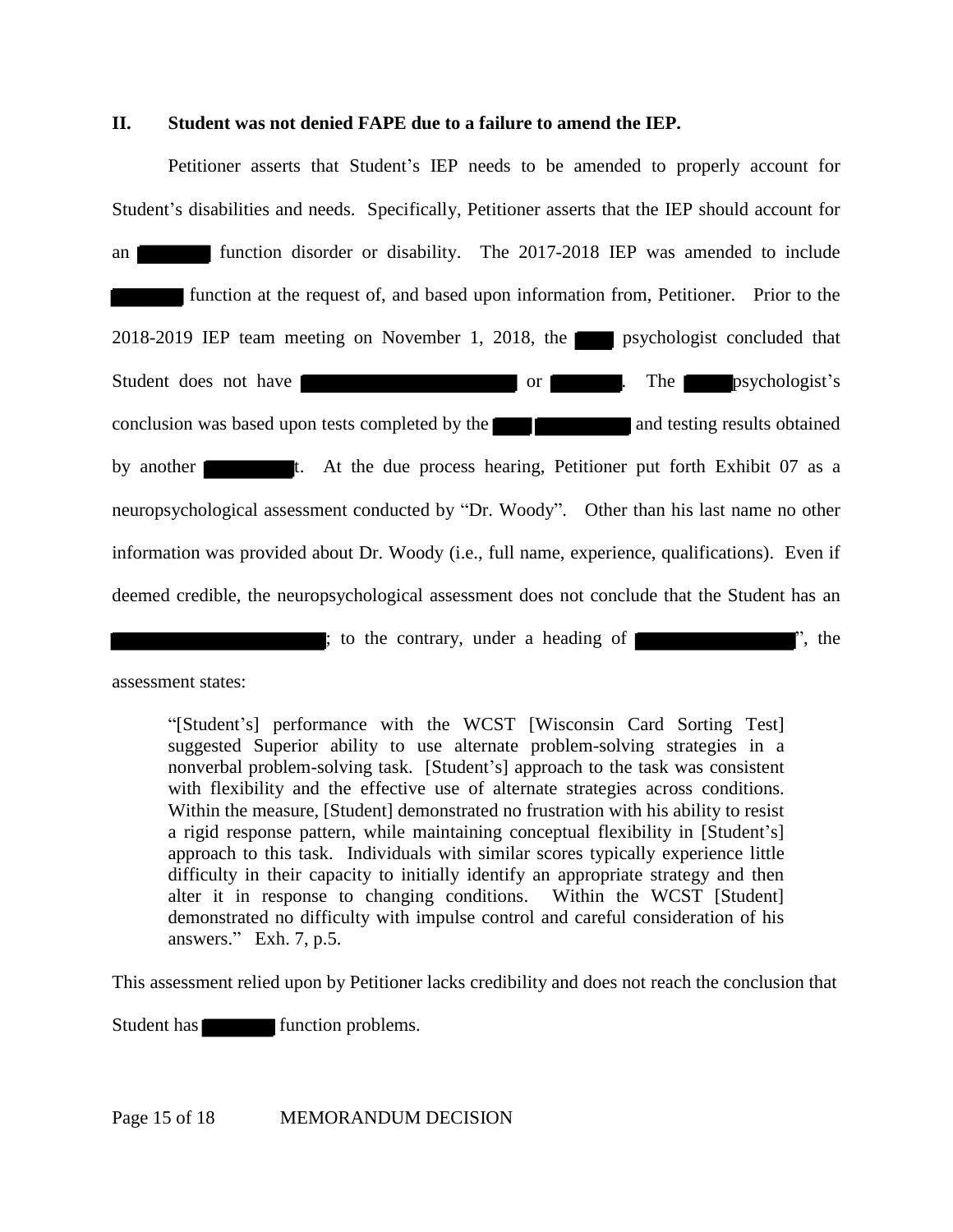The Terms<br>or The IEP to information, the IEP to the Contract of the IEP to the Contract of the Contract of the Contract of the Contract of the IEP to the Contract of the IEP to the Contract of the IEP to the Contract of th or is credible and is supported by the documented testing. Relying upon this<br>ion, the IEP team appropriately did not include<br>Petitioner has failed to meet her burden of proof to show that Student has been denied The testimony that Student does not have an information, the IEP team appropriately did not include function in the 2018-2019 IEP.

Petitioner has failed to meet her burden of proof to show that Student has been denied FAPE due to the School District's failure to amend the IEP to adequately reflect the Student's disabilities and needs.

### **CONCLUSION**

SION<br>lent has not been<br>to amend the IE. For the reasons set forth above, the Student has not been denied FAPE due to a failure by the School District to provide a full-time and the Student has not been denied FAPE due to a failure of the School District to amend the IEP to reflect disabilities and needs of the Student as requested by Petitioner. Accordingly, Petitioner's request for relief is DENIED

SO ORDERED this 24<sup>th</sup> day of June, 2019.

 $\sqrt{s}$ Hearing Officer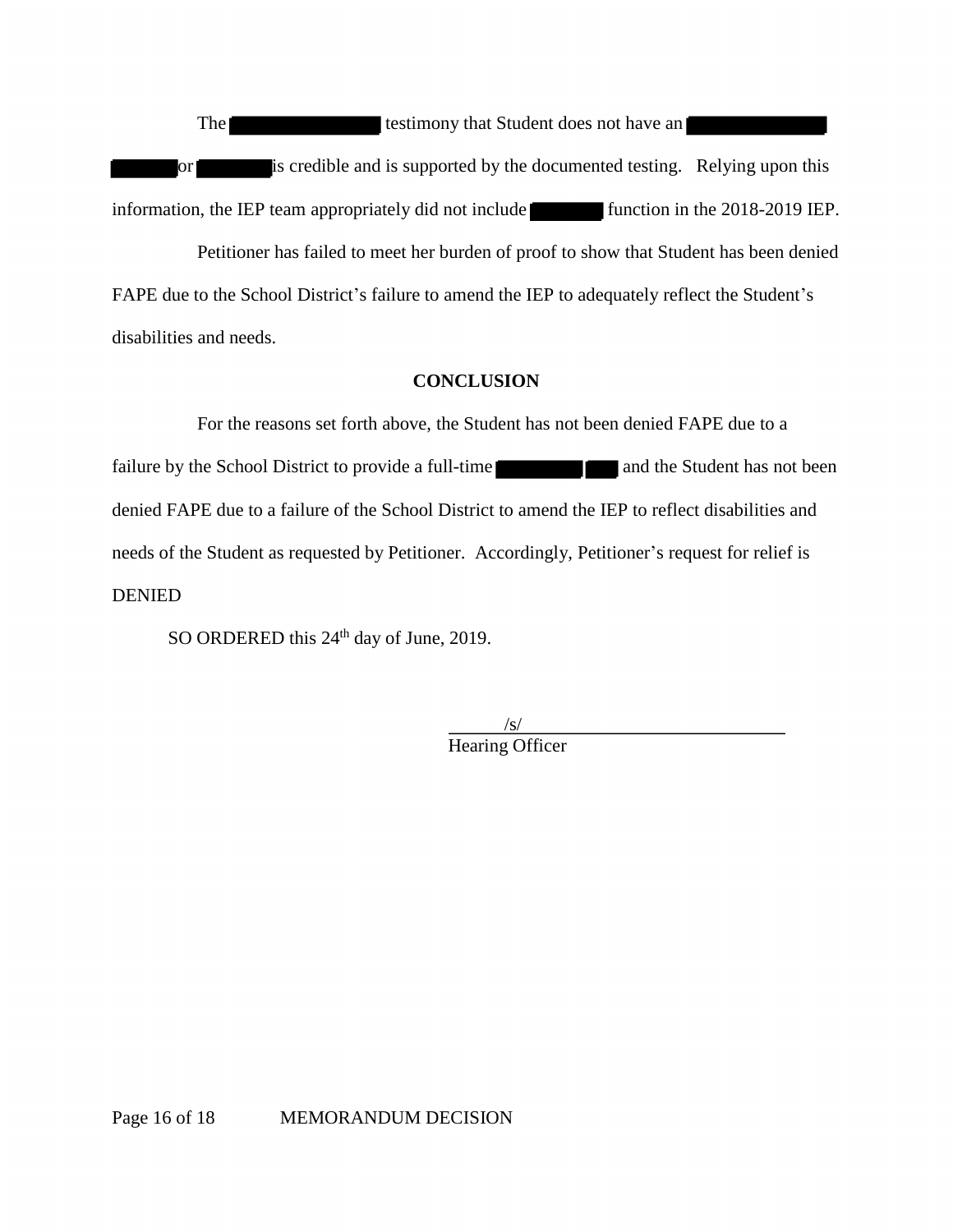#### **NOTICE**

Any party aggrieved by the findings and decision herein has the right to bring a civil action with respect to the due process complaint notice requesting a due process hearing under 20 U.S.C.  $§1415(i)(1)$ . The action may be brought in any State court of competent jurisdiction or in a district court of the United States without regard to the amount in controversy. (See 20 U.S.C. §1415(1)(2)). 20 U.S.C. §1415(i)(2)(a) provides that: Time limitation: The party bringing the action shall have 90 days from the date of this decision to file a civil action**, or if the State has an explicit time limitation for bringing civil actions under Part B of the Act, in the time allowed by State law. (Emphasis Added)**. IDAPA 08.02.03.109.05(g) provides that "An appeal to civil court must be filed within forty-two (42) calendar days from the date of issuance of the hearing officer's decision."